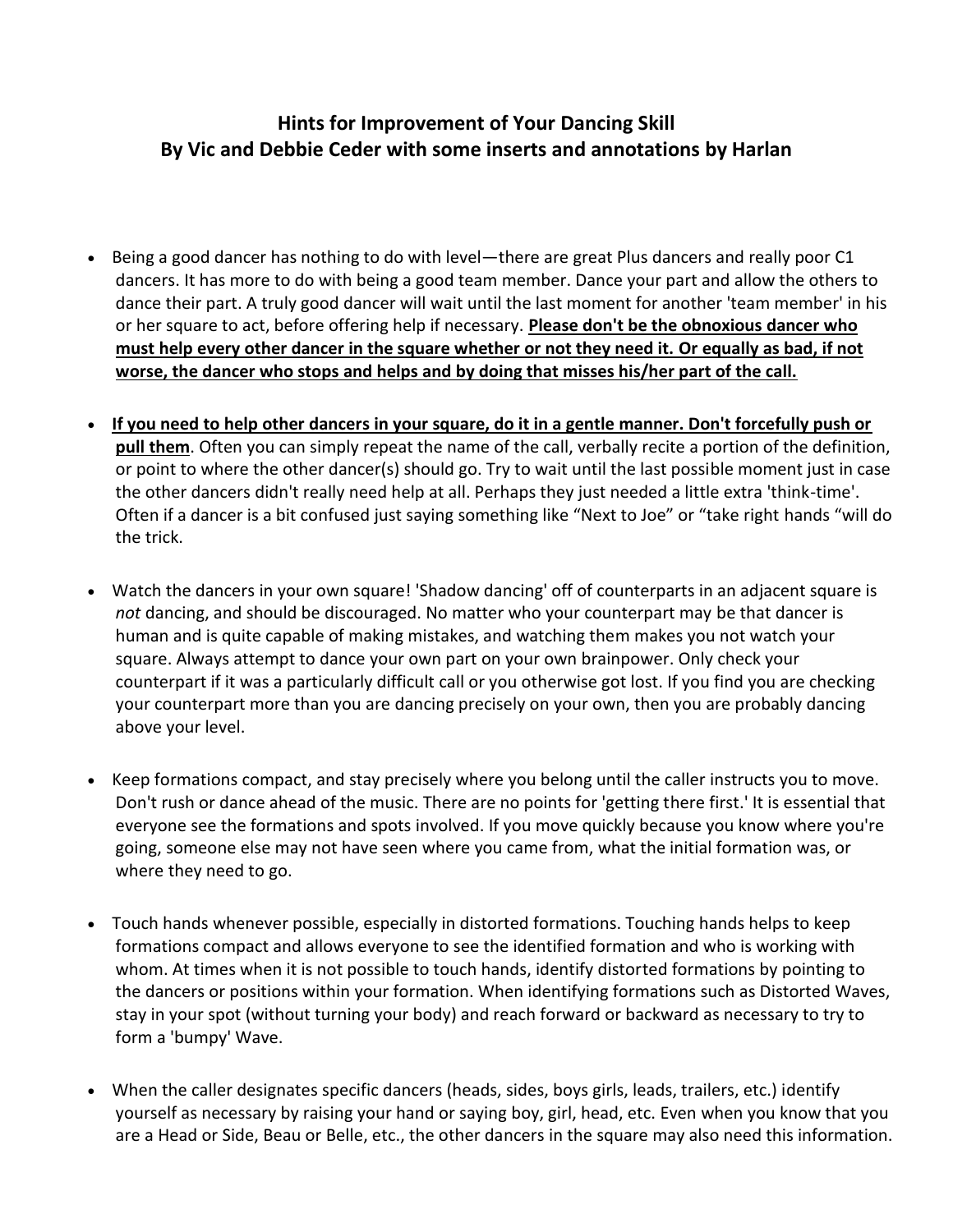You may also need to identify yourself as a Girl or Boy if there are mixed sex partners in the square or if you inadvertently got switched with a member of the opposite sex.

- No yelling or arguing. It accomplishes nothing except to generate hurt feelings. Also, other dancers may not be able to hear the caller's cuing or the next call. Keep unnecessary comments and noises to a minimum, since any noise within the square can distract dancers, some of whom might have hearing impairments. When there is a live caller available, ask for his or her 'expert' opinion to settle any disputes. The caller is the final authority at the dance, even if you think he or she is wrong. Thou shalt obey thy caller. If you think the caller is wrong, it is usually better to talk to the caller in private after the tip, instead of yelling at him or her from the dance floor.
- Dance smoothly and to the beat of the music. No yanking, pulling, pushing, shoving, kicking, or otherwise jerky or distracting movements. Square Dancing is not a wrestling match. Be considerate of other people's needs. There have been a number of dancers who have dropped out of the square dancing activity because of injuries inflicted upon them by rough dancers yanking on brittle wrists, shoulders, etc.
- If you do not know how to do the given call, resist the temptation to wander aimlessly. By not moving, the other dancers will get the clue that you don't know what to do, and will try to help you. If you start wandering off, they might not help you since you will seem to know where you are going. It often helps to stop in position and say "where do I go" rather than wandering about.

Also, it is easier for the helpers if they know where you were at the beginning of the call**. On the other hand, moving** *slowly* **in flow direction is often the correct way to get near to where you need to be to interact with the next dancer.** 

- **Often when dancers are lost they for some reason turn around—this is the worst thing you can do, since almost every call has you moving forward. DO NOT TURN AROUND—Stop—LOOK—And move forward slowly**
- **Keep your eyes up!!!!!!** Many dancers look at the floor while dancing. This is a very bad habit. Keep looking up and watching what is happening in your square, if you are lost, but looking up and slowing moving forward, you will almost always see a spot opening up where you will probably be going.
- **Again relax as much as possible, stop and look around for an open spot, do not turn around—or worse turn back and forth in a dither, if you need to, say "where do I go?" this will work most of the time**
- Resist the temptation to cheat or short cut. It is discourteous and annoying to the other dancers and the caller. You should be aware, however, that some dancers will cheat on certain calls. Cheats, unless executed 'cleanly' (i.e., not affecting the traffic pattern or the interaction with any dancers), may confuse dancers and thus cause the square to break down. Note also that many callers, myself included, do not appreciate hot-shot dancer's short-cutting calls, since it disrupts the flow and timing of the sequence. Please be considerate to the caller and other dancers and don't cheat!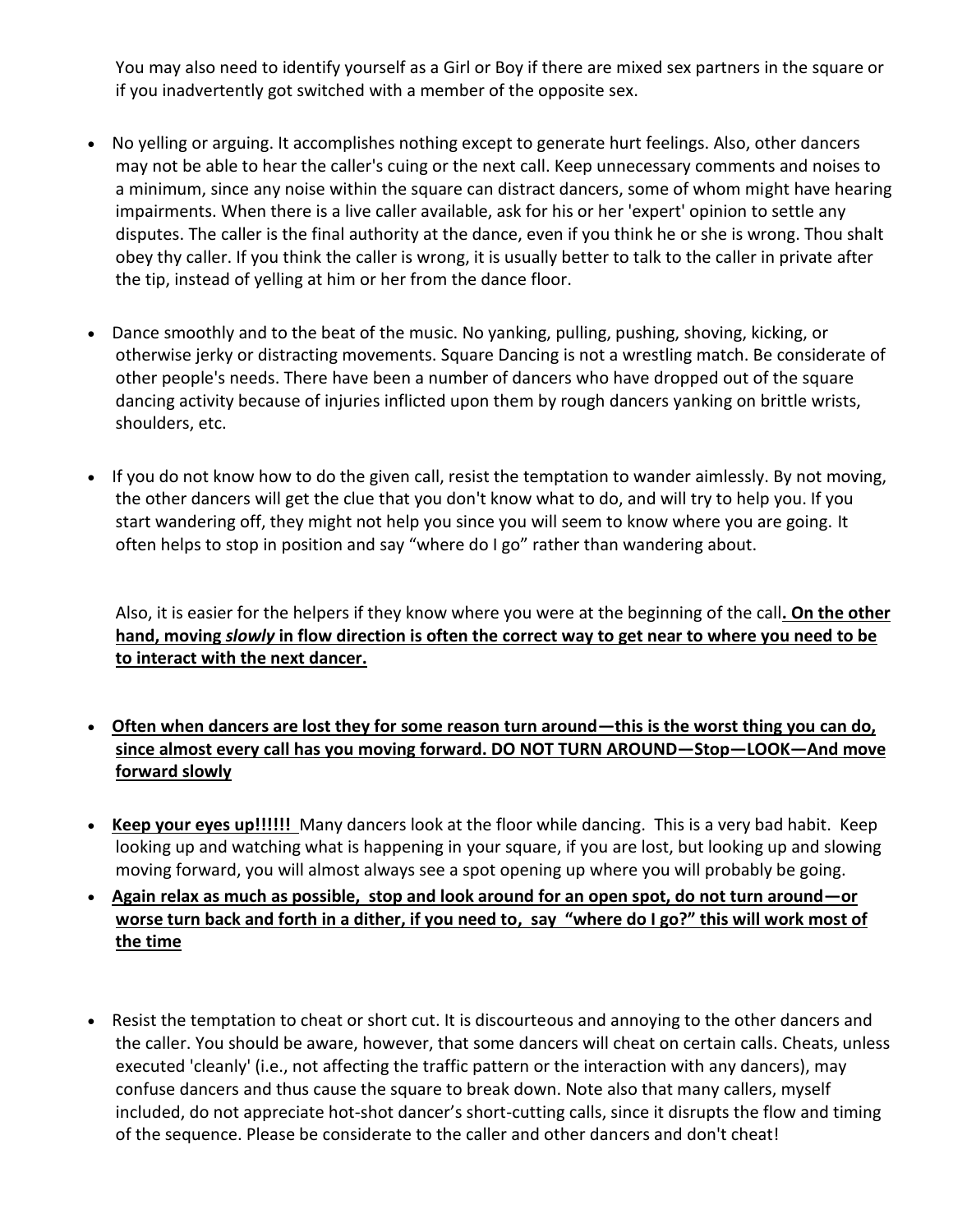## **Studying Hints**

## **Preface:**

"The problem-solving, concept-oriented direction into which advanced challenge dancing has evolved necessitates knowing precise definitions. No longer can a dancer have a mental picture of a call and "feel" his way through it by blending in with the flow of the other seven dancers because, for one thing, phantoms don't flow well. ""Bill Heimman 1989

The above applies to all dance levels now days—mainstream through C4. Harlan

## **The Hints:**

- The most enjoyable, easiest, and best way to improve your dancing skills is to dance on a regular basis (at least once a week)! Either find a group with a live caller or find a group that is willing to work through taped material, but dance regularly. Also it is important to dance both the highest level you and at least the level below it regularly. I dance C4 but try to regularly dance mainstream, plus, advanced, and all other challenge levels. If the caller and choreography are good—all dance programs are fun.
- Study!!!!! Get a couple of different definition books, since you may find that the material in one book is easier for you to understand (or may simply give you a different perspective) than in another book.

Harlan's big message (flashing lights and horns):

Often when talking about studying I run into dancers who say 'but I don't learn that way, I learn by feeling the calls". Now then, we all went through school and learned by studying, reading, and reviewing. No one learned their multiplication tables or went through a foreign language course by feeling them. It is true that you usually first learn calls (at least at mainstream and plus), by being walked through them. This is important, because you do need to first physically experience the call. This is like the lecture part of a class in high school or college. But then you need to internalize the information by studying it and reflecting on what it means outside of class. Most people did not memorize the lectures—they went home and studied their notes and read the related textbooks, reviewed for tests, etc. (there are exceptions—for instance I memorized every lecture I heard, but that is a little weird and unusual --Harlan)

- Make flash cards or verbally record the call definitions upon an audio cassette, using your own words to help you learn.
- Get a set of [Square Dance Checkers.](http://www.ceder.net/choreo/square_dance_checkers.php4) Pushing checkers helps many dancers understand the nuances of calls and concepts.
- Use Tamnations <http://www.tamtwirlers.org/tamination/info/index.html>